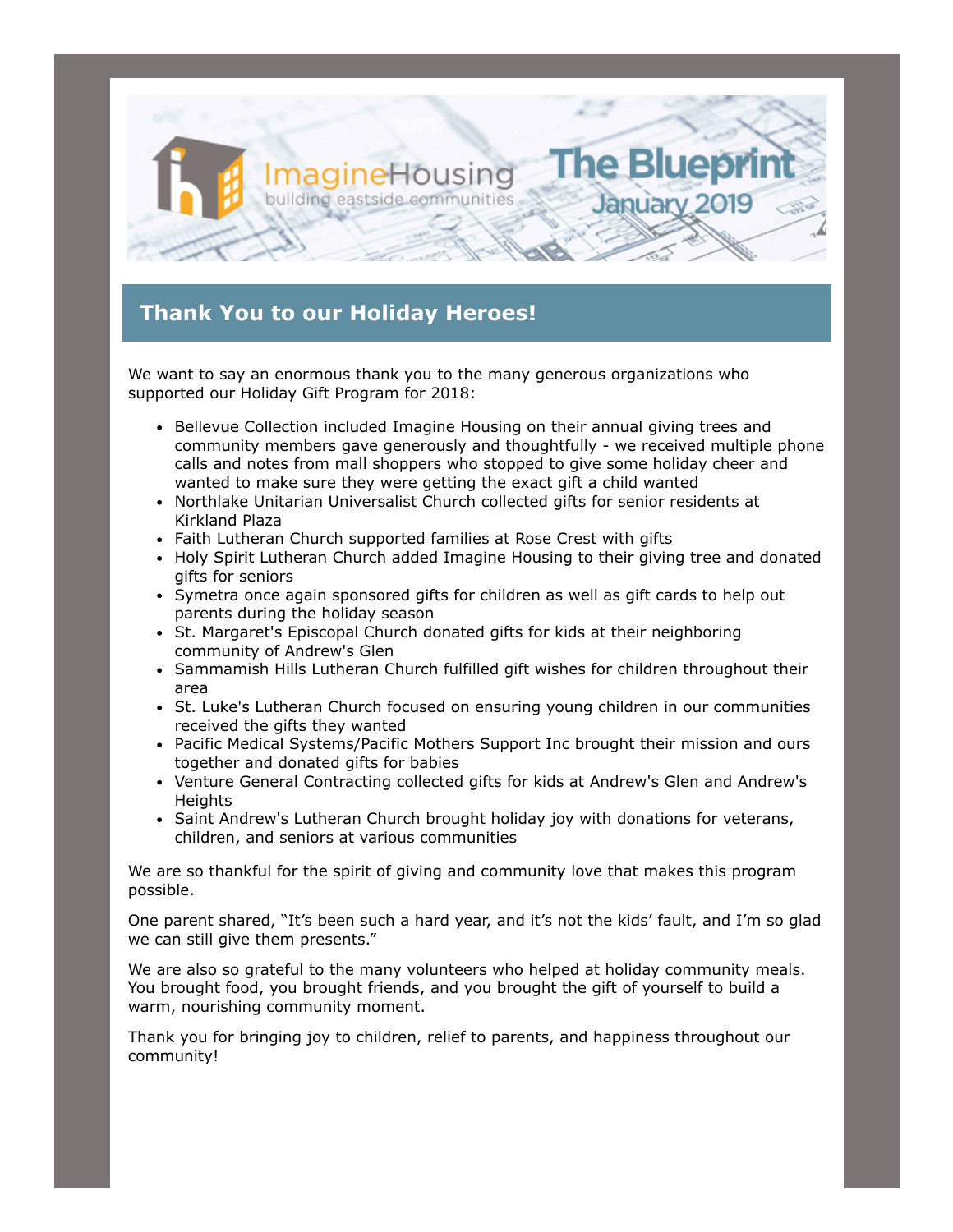

### **Home and Community for the Holidays - Our Best Wishes to YOU!**

Thanks to your generosity, not only did we meet our matching challenge of \$10,000 in new and increased donations, but we exceeded our goals for the Fall Campaign, raising nearly \$40,000 in total.

Your support helps us provide housing and supportive services to the families, seniors, and veterans who live at our communities. Thank you for partnering with us in our mission, and from our whole team, have a happy New Year!



Imagine Housing Team, December 2018

# Wealth on the rich Eastside

I live in 98006, one of the wealthiest zip codes in Washington State. On Saturday, I was shopping at the nearby QFC. I saw a woman who looked to be in her 30s also shopping for fresh produce. She was dressed neatly, but looked exhausted. She was struggling to balance her basket with her bicycle and backpack while trying to look inconspicuous. It looked to me as if she was carrying all her belongings and that her bike was her only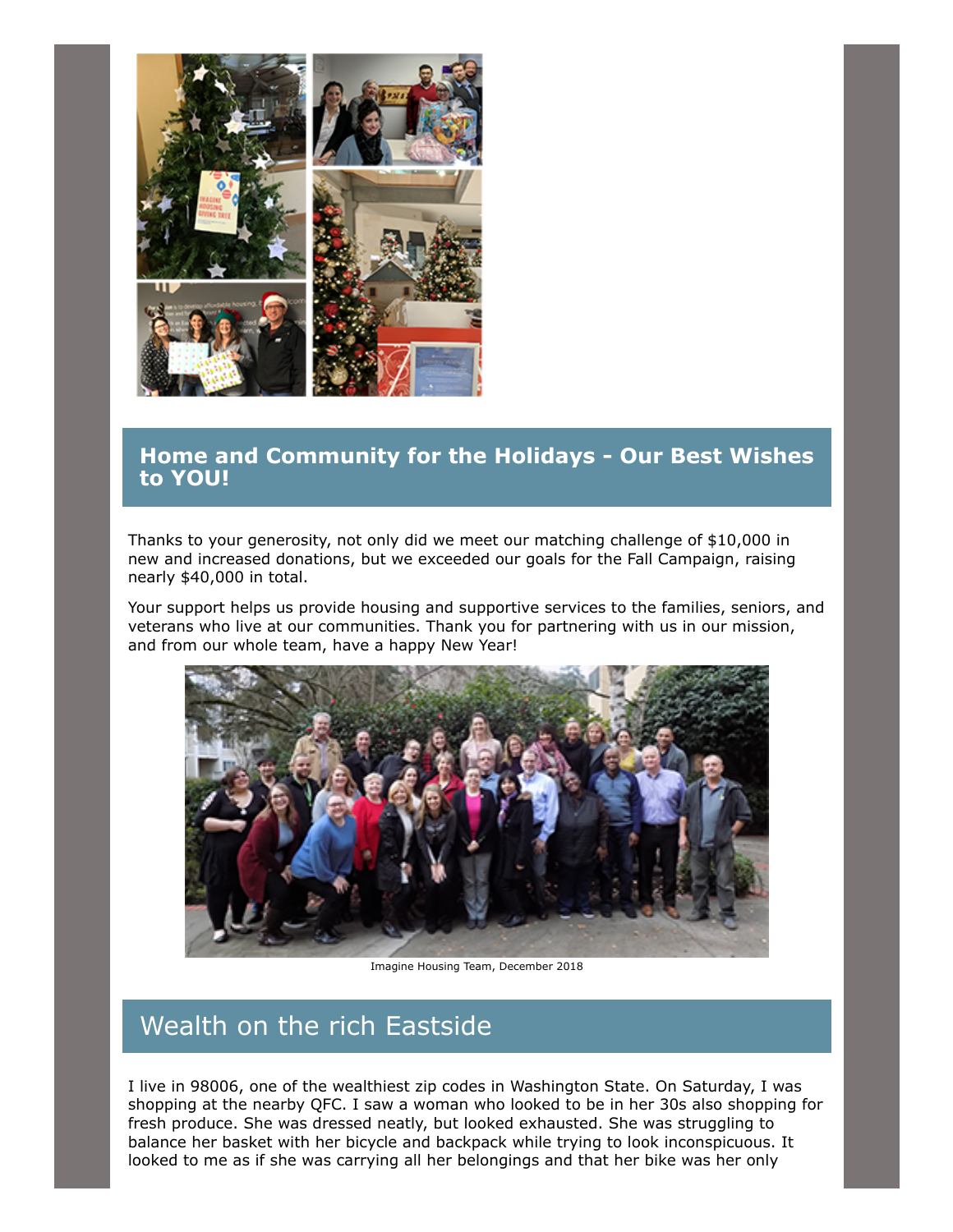transportation - why else would she have it in the store with her? I suddenly realized she was shopping slowly to keep warm, as it was blustery outside. She was homeless.

When I offered her some help, she understood what I meant, and did not protest the cash I proffered.

There is a tent city at an I-90 exit. If you don't go past Issaquah, you would never see it. Most of the people I know who live on the eastside have no idea it is there.

Yes, we have incredible growth and unprecedented wealth in King County, and we are lucky to have it. The downside of this rapid growth is that the price of housing will continue to go up as more than 1 million people are projected to arrive on King County's doorstep in the next 10 years, creating the need for over 244,000 new affordable homes in the next 22 years.

This year, Imagine Housing will open 62 permanent affordable apartments in Bellevue for families of 4 earning under \$65,000 annually. This is only a drop in the bucket as the need is huge.

Until we prioritize permanent affordable housing as a necessary component of a healthy community, we are destined to condemn our most vulnerable neighbors to living on the edge all the time. We'll have more people living in cars and in tents in the very rich cities of Bellevue, Kirkland, Issaquah, and Kirkland.

Please consider joining Imagine Housing's board and staff this month on the King County [One Night Count.](http://allhomekc.org/king-county-point-in-time-pit-count/) And, please remember that not everyone is wealthy on the rich Eastside.

1) Notte, Nalon

Villette Nolon President & CEO

### **You Hold the Key to Safe, Stable Affordable Housing**



**Join us on March 30, 2019 for the Imagine Gala & Auction presented by JPMorgan Chase & Co.** The 26th Annual Imagine Gala & Auction is a night of fun, food, and celebration of our work together to create affordable housing.

You hold the key to safe, stable, affordable housing on the Eastside, and your participation will support our Imagine 1000 goal of having 1,000 affordable homes, serving 2,400 people, by 2022. You can visit the event website now to [register,](https://one.bidpal.net/imaginehousing/ticketing(details:ticketing-summary)) [donate an item](https://one.bidpal.net/imaginehousing/donate-item) for the silent or live auction, or [sponsor t](https://one.bidpal.net/imaginehousing/ticketing(details:ticketing-summary))he event.

Learn more about the impact of an affordable home from some of our residents [here](https://www.youtube.com/watch?v=KVlgjr5XWDY&t=1s). Can't make the event? [Donate now](https://crm.bloomerang.co/HostedDonation?ApiKey=pub_f3660dd5-2c4f-11e7-bb7f-024e165d44b3&WidgetId=168960) to help our neighbors in need.

#### **Sign Up Now for the February Lunch & Learn**